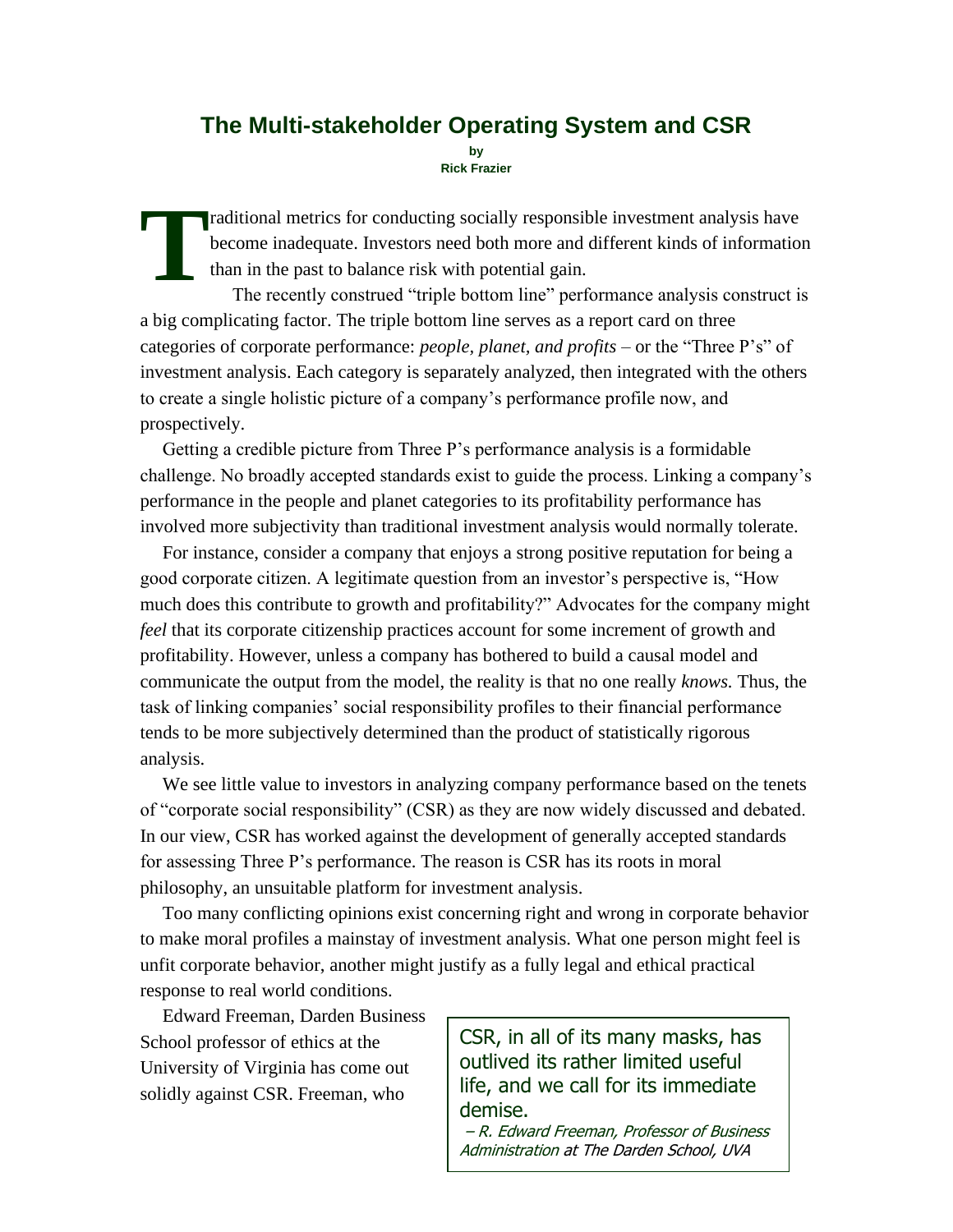can be rightly called the intellectual father of the multi-stakeholder operating system, has written:

"The idea of corporate social responsibility has failed to help create the good society. Long seen by academics and managers alike as the missing link in capitalism, the concept of corporate social responsibility has not delivered on its promise. Furthermore, it has become a barrier to meaningful conversations about corporations and the good life. Corporate social responsibility, in all of its many masks, has outlived its rather limited useful life, and we call for its immediate demise."

## **Where socially responsible investing fits into the picture**

The *socially responsible investment* (SRI) movement is an ideological companion of CSR. The SRI movement grew out of the market for investment opportunities that allowed people to avoid owning shares directly or indirectly in companies they viewed as poor corporate citizens. These more moralistic investors naturally want good returns on their investments. However, SRI has a mixed record on that score. Some funds generally do quite well, while others underperform index funds.

By comparison, the list of companies that lack enviable corporate citizenship reputations, but have done exceedingly well by investors is long. Take Altria for an example. It's ownership of cigarette maker Phillip Morris has made it off limits in the SRI community. Yet, Altria has a solid history of rewarding shareholders well. Notably, Phillip Morris was one of the 11 companies Jim Collins used to make his points in *Good to Great*, the best selling business book of the past decade.

As a matter of deeply engrained principle, we do not take our investors into companies that we deem socially irresponsible. However, the decision to invest in a company is not based on its moral profile. A blemished CSR reputation may bar a company from consideration, but a sterling record in CSR does not guarantee inclusion in our candidate universe. The biggest influences on our screening decisions are the extent to which a company embraces the multi-stakeholder operating system. A platform based on the subjective nature of moral beliefs affords a less steady foundation for a company's operation than a pragmatic operating system that ultimately reflects moral sensibilities. In this view, moral results become side effect outcomes, not objectives.

## **Getting beyond the fallacy of balancing stakeholders' interests**

Supporters of multi-stakeholder operating systems often extol the virtue of *balancing*  stakeholder interests. They believe companies should operate in such ways that one stakeholder group does not gain at the expense of other stakeholder groups. But that is unrealistic. Further, it would be counterproductive to meeting growth and profit objectives.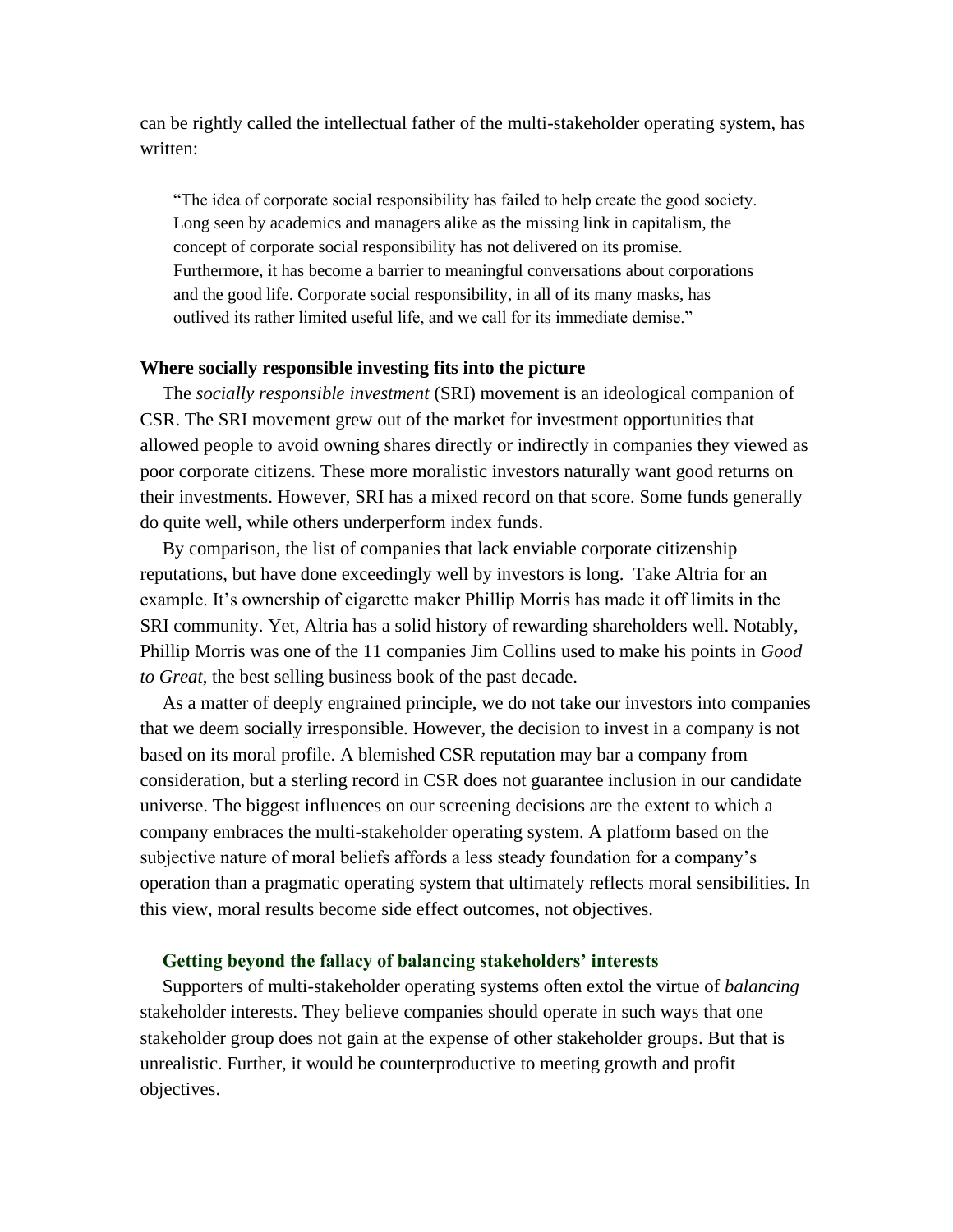The idea of "balancing" stakeholders' interests is a moral precept. It's totally lacking in strategic value, not to mention practicality. Stakeholders' interests cannot be balanced because stakeholders are not all equal. Both their contributions to a company's success and the benefits they derive from a company are wide-ranging variables that resist the neat quantification and equalization implicit in the idea of balancing interests.

We view the practice of *aligning stakeholders'* interests quite differently. Aligning stakeholder interests means getting stakeholders working together in pursuit of their own and the company's objectives. Alignment enables stakeholders to leverage their relationship with other stakeholders to gain the greatest possible advantage from their relationship with the company. Alignment shifts the supply/demand equation from the classic win-lose construct in stakeholder relationships to a double win construct.

## **A lesson in stakeholder alignment**

The remarkable story of 30-year-old Blake Mycoskie illustrates the win-win advantages derived from aligning stakeholder interests.

On a visit to Argentina in 2005, Mycoskie took to wearing *alpargatas* – resilient, lightweight slip-on shoes with a breathable canvas top and soft leather insole traditionally worn by Argentine workers. He liked the shoes so much he decided to set up a new shoe business based on the *alpargatas* style. He would call the new company Toms.

Toms was to be a different kind of shoe company. Mycoskie says, "Inspired by a traditional Argentine shoe and challenged by the continent's poverty and health issues, I created Toms with a singular mission: To make life more comfortable. Toms accomplishes this through its unique shoe and my commitment to match every pair purchased with a donated pair to a child in need…no complicated formulas, it's simple...you buy a pair of Toms and I give a pair to a child on your behalf."



Your purchase today guarantees a child shoes for Tomorrow

In business only since June 2006, Toms has placed shoes in hundreds of stores across the U.S. including Nordstrom, Urban Outfitters and Bloomingdale's.